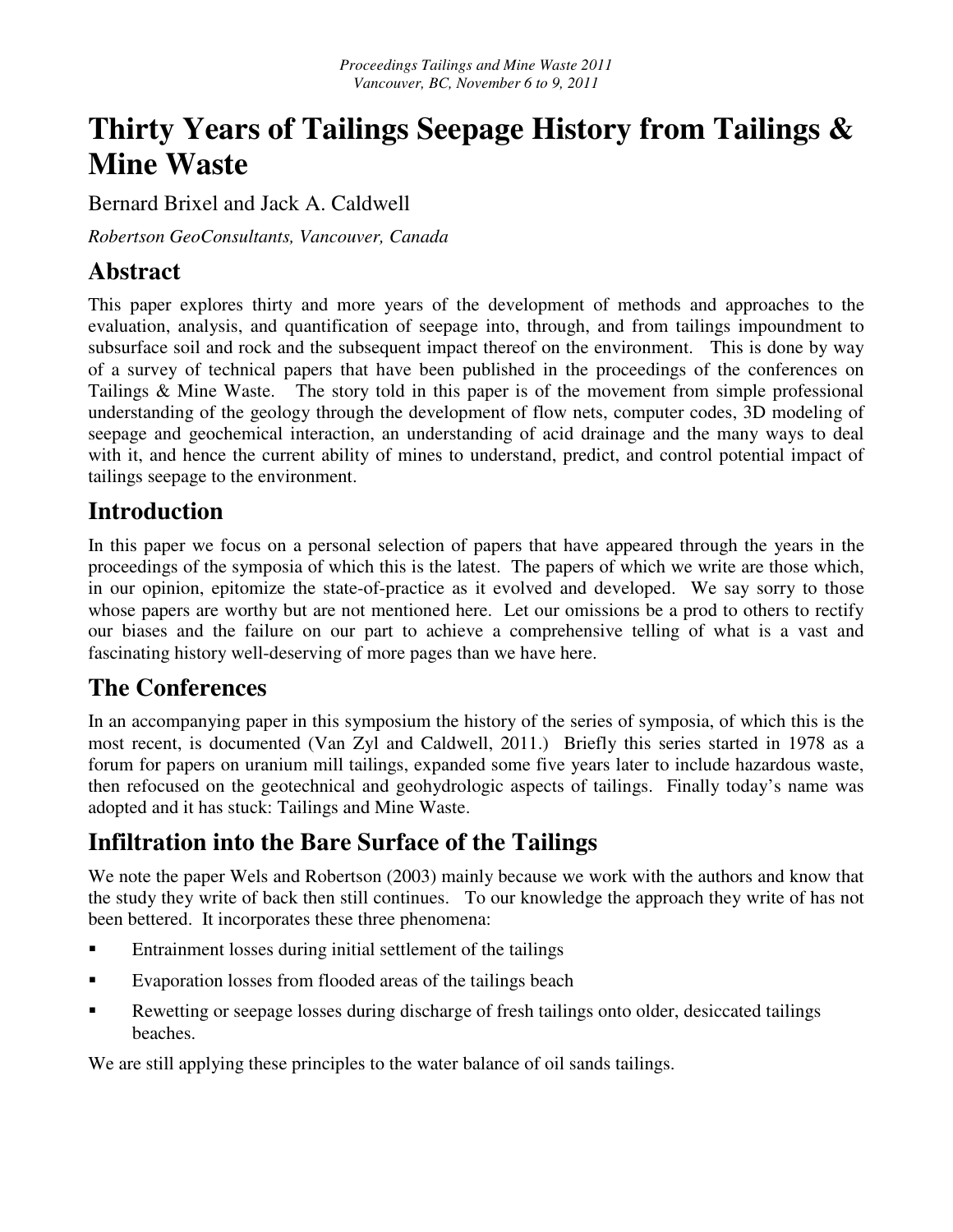#### **Infiltration through Covers**

Stormont, et al (1996) represents, to our knowledge, the first account in the conference proceedings on the subject of infiltration through mine waste cover systems and their potential to limit acid mine drainage from wastes dumps and tailings. In this paper, the performances of three types of covers are compared: capillary barriers, simple soil covers, and covers overlying compacted soil. By focusing on water-balance calculations, unsaturated flow modeling and by looking at the effects of the cover thickness on oxygen diffusion, the authors clearly demonstrated their understanding of two of the key aspects commanding the choice of a cover, that is its ability to limit water percolation and minimize the ingress of atmospheric oxygen into the underlying columns of waste or tailings. In this case, the authors observed that capillary barriers exhibited greater water contents than the other soil covers tested, a result of lower percolation rates, and a larger storage capacity of the former. Consequently, they concluded that capillary barriers could be advantageous in cases where the cover profile is only partially saturated.

The use of numerical models like SoilCover, SEEP/W and HELP as investigative and decision making tools for the selection of an optimal cover became increasingly important in the late 1990's, as illustrated by papers such Kowalewski, et al, (1998) and Kowalewski (1999). Both studies used numerical simulations designed to assess percolation through reclamation soil covers. In the first paper, the model SEEP/W was used to simulate a tailing impoundment and estimate the surface and bottom fluxes (precipitation and seepage out of the impoundment) while the model SoilCover was used to simulate a series of different covers; both model results were then considered along with constructability and construction cost estimations so as to implement the overall most favorable reclamation soil cover. In the second paper, the model SoilCover was selected and used to reevaluate the results from a previous analysis performed with the model HELP. The author showed that the latter had overestimated by two or three times the amount of percolation through the soil profile most likely due to its oversimplification and less sophisticated inputs requirements. Note that these simulations were executed on a 133-Mhz Pentium processor equipped with 16 Mb of RAM, which reportedly constrained the average simulation running time to 24 hours.

Innovative work on store-and-release covers was undertaken by Wels, et al (2002). This study, designed as a combination of field tests and modeling experiments, aimed at evaluating the overall performance of a proposed storage cover, consisting of locally-derived silty gravels, under conditions representative of final closure. Not only does this constitute one of the first reports of such undertaking in The Tailings and Mine Waste Proceedings, it also represents a significant step forward in terms of incorporating simulated, future climatic conditions into the evaluation of storage cover's long-term effectiveness. The major findings made by the authors were: (1) a vegetated soil-cover is more effective at reducing net percolation than thin and/or larger soil unvegetated covers; (2) the incoming meteoritic water not intercepted is stored underneath the soil cover as moisture present in the tailings and (3) much of this moisture is removed by evapotranspiration during dry periods.

Nowadays, papers like Dobchuk, et al (2009) remind us that the use of numerical models to simulate moisture dynamics in unsaturated soils and subsequently evaluate soil cover performance is now common practice. In this paper, the authors focus on the model themselves. They compare the model HYDRUS-1D with VADOSE/W, showing that both model results are in general agreement with each other.

As models get more complex and sophisticated with time, the need for larger and more representative datasets is required, which often must be obtained from long, properly set-up field work. In Amorin, et al (2008) the authors report good results from an in-depth field experiment. In this study, the authors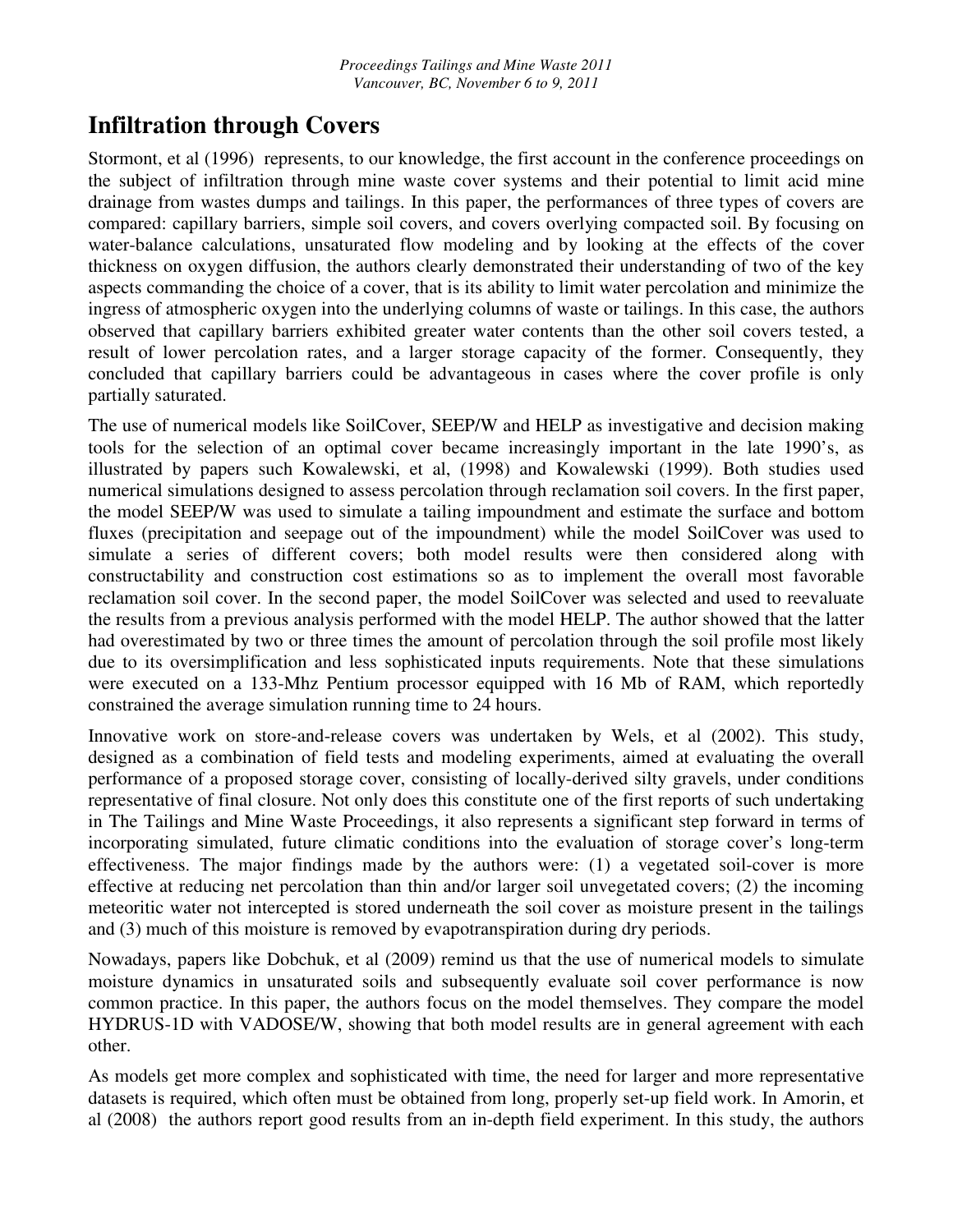juxtaposed two different cover systems, simply labeled cover 1 and cover 2, equipped them both with lyismeters, with the simple objective to evaluate the relative performances of these two cover configurations. They observed that the cover which included a clayey layer, remained almost permanently saturated and better prevented the" movement" of water and oxygen, and therefore concluded that it constituted in this case a more effective option. This study serves as a good example that the temptation to simply rely on modeling must not overshadow the fact that almost always much is learned from a good field work study.

By 2009 there was not much more to be said. One may almost conclude that the paper by Bobchuck, et al (2009) says it all. This is what they say:

> *Design methodology for soil covers for mine waste has evolved to the point that the use of numerical simulations to evaluate performance is commonplace. There are a number of numerical models capable of simulating moisture dynamics in surficial soils in response to climate and vegetation*.

They proceed to calibrate two such codes using real-time data.

# **Seepage through Tailings**

Larson and Stephens (1985) write of what is now commonplace, namely unsaturated hydraulic conductivity of soils. Just recently we had the laboratory of Stephens' company in Tucson do some similar testing for us for a filter-pressed, dry-stack tailings facility.

#### **Drains**

A classic paper, Van Zyl and Robertson (1980), summarizes the then state-of-the-art. The details they write of pretty much derive from standard South African slimes dam practice, although they dutifully list most of the seminal papers on the topic written from 1959 onwards. Not much has changed since that paper in the art and practice of drains in slimes dams, although we are now more inclined to focus on liners and perimeter embankments to control seepage and ensure perimeter stability.

In 1984 the impact of a drain on top of a liner beneath a pit filled with tailings was examined by Witten, et al (1984). It appears they wrote their own code. They were bold in that they examined transient drainage, that is the fall with time of the saturated zone in the tailings mass filling the pit. The idea of filling pits with uranium mill tailings has been applied extensively in Saskatchewan, where we have seen far more extensive drains surrounding the entire pit perimeter.

Not used much since to our knowledge, Pakalnis, et al (1985) tells of increase to the flow rate from horizontal drains and hence expedited drawdown of the water table in the tailings. Admittedly this was a badly designed impoundment where extraordinary remedial works were justified.

#### **Liners**

At the start of this conference series, McWhorter and Nelson (1978), Johson (1978) and Kays (1978) provided three papers on seepage: an auspicious beginning by men who later proved to be the experts. The first paper uses equations, no computers or numerical methods to do the following:

*Seepage from a tailings impoundment located over partially saturated foundation materials is analyzed, the seepage phenomenon is divided into four distinct stages and seepage rates and the duration of each stage are calculated based on the theory of unsaturated and saturated porous media.*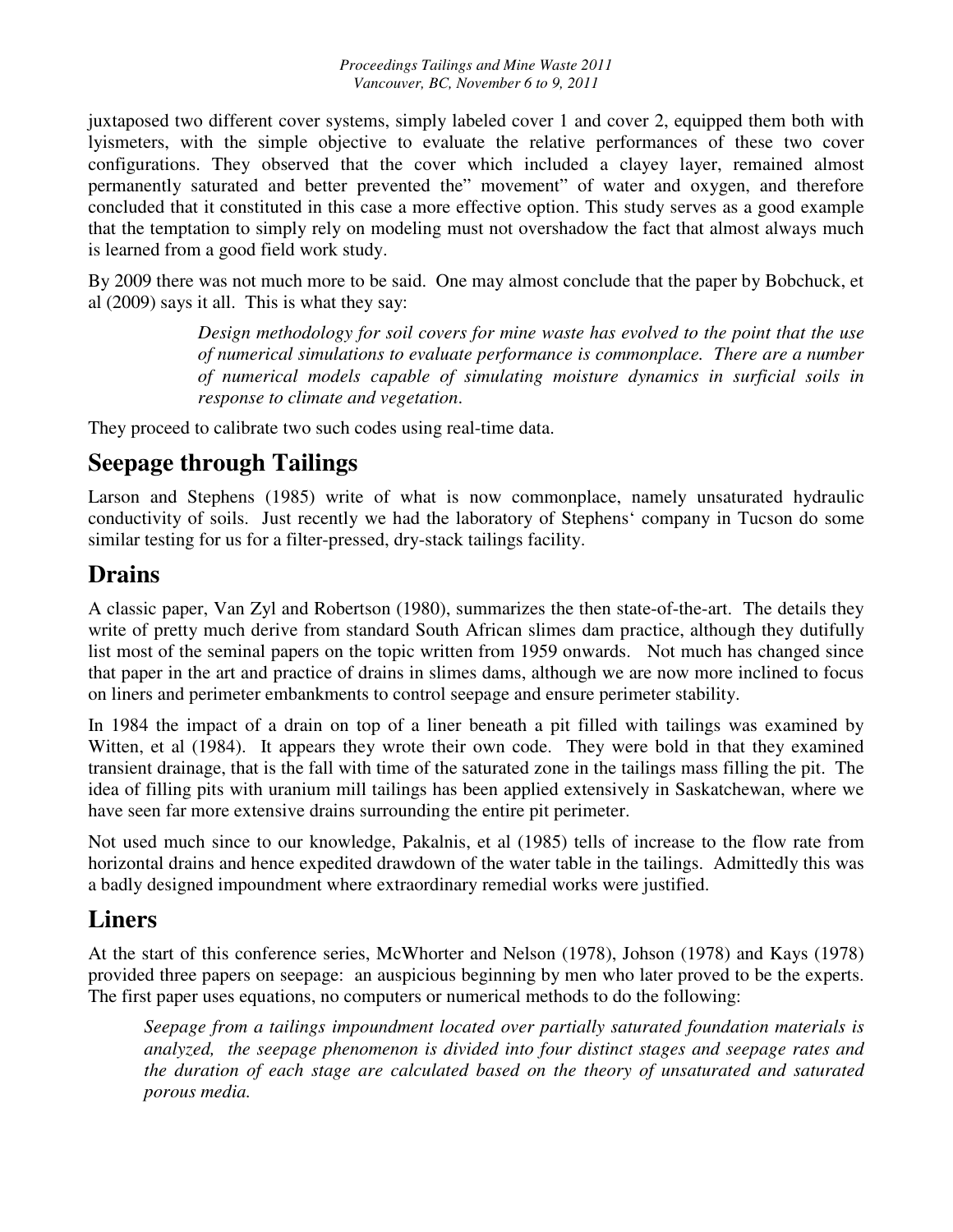They proceed to examine the four stages, including downward wetting from tailings deposition, upward movement of the water table, steady-state saturated seepage during operations, and the post-closure transient dropping of the water table to long-term equilibrium. This is bold insight and still what we should, but seldom do these days.

In the second paper, the author struggles with what is now routine: pathway prediction of the migration of pollutants from impoundments to receptors. In the third paper, the author, Vice President of Global Linings in Long Beach, California, surveys the history of linings, sets out the categories of lining current in the late 1970s, and writes of failures. None of the lining systems he writes of are in use today; none have survived the passage of practice or time.

By 1980 the art had advanced to the point that Davis (1980) could write a paper on the numerical modeling of seepage beneath tailings impoundments, the primary purpose of which was to "determine the feasibility of using a computer model to estimate the seepage rates from impoundments." Again we have a detailed listing of the equations, but very little in how these equations are programmed by the authors into a finite difference code, and solved. Today, we would purchase a code, ignore the equations, and send the task to the junior engineer---and certainly not write a paper about it.

From about 1973 to 1976, the senior author lectured in the use of finite difference and finite elements in the solution of seepage problems. The theory is simple: divide the flow field into a series of elements; what goes into and element come out (less any change in storage); hence solve the many equations using a fast computer. In those years, we did not have fast computers; but we understood the theory. Most consultants did not. Hence even in 1998, Reid (1998) provides some background to these evaluations.

Miller and Hornaday (1998) describe Geosynthetic Clay Liners (GCLs). Nowdays routine, but then new and innovative, and the subject of a paper by a company no longer in business.

A magnificent paper by Small (1980) of Universal Linings could still serve as a primer for anyone faced with the need to specify the installation details of a liner. A classic that reminds us of the repetitive nature of too many papers that followed.

Nasiatka, et al (1981) focus on the interaction of acidic tailings seepage and the impact thereof on the integrity of clay liners. Clearly in the preceding year some intelligent regulator had asked the question: "Will clays stay stable or increase in permeability if acidic seepage hits them?" This paper, surely represent what has become a major industry, namely the impact of chemicals on liners, clay and geosynthetic. The authors demurely note: "The results indicate that three of the clay materials exhibit relatively stable coefficients of permeability for the permanent solution. One of the clay materials had variable permeability coefficients for the solutions." Can you imagine a high profile paper with those conclusions today? If you can, maybe we should avoid that conference.

Lupo (2008) sets out the considerations that affect liners selections stemming from the interaction of seepage constituents and liner materials. By now we have the range of materials for careful liner selection and we understand the impact of chemicals on the various liner materials.

Perhaps the most dramatic illustration of the changes over the years in liner design is set out in the paper by Morrison, et al (2008). They write of a nearly six-component liner system proposed for the Pinon Ridge Project in the Uravan Mineral Belt of Colorado. They note the forcing role played by regulations and regulators in moving towards so complex a lining system. Another major change from the days of 1980: the project is still "advancing" as noted in this quote from a June 21, 2011 report:

*The Piñon Ridge Mill was granted a radioactive materials license — what amounts to a permit — but is still collecting final approvals from the state. An environmental group from Telluride,*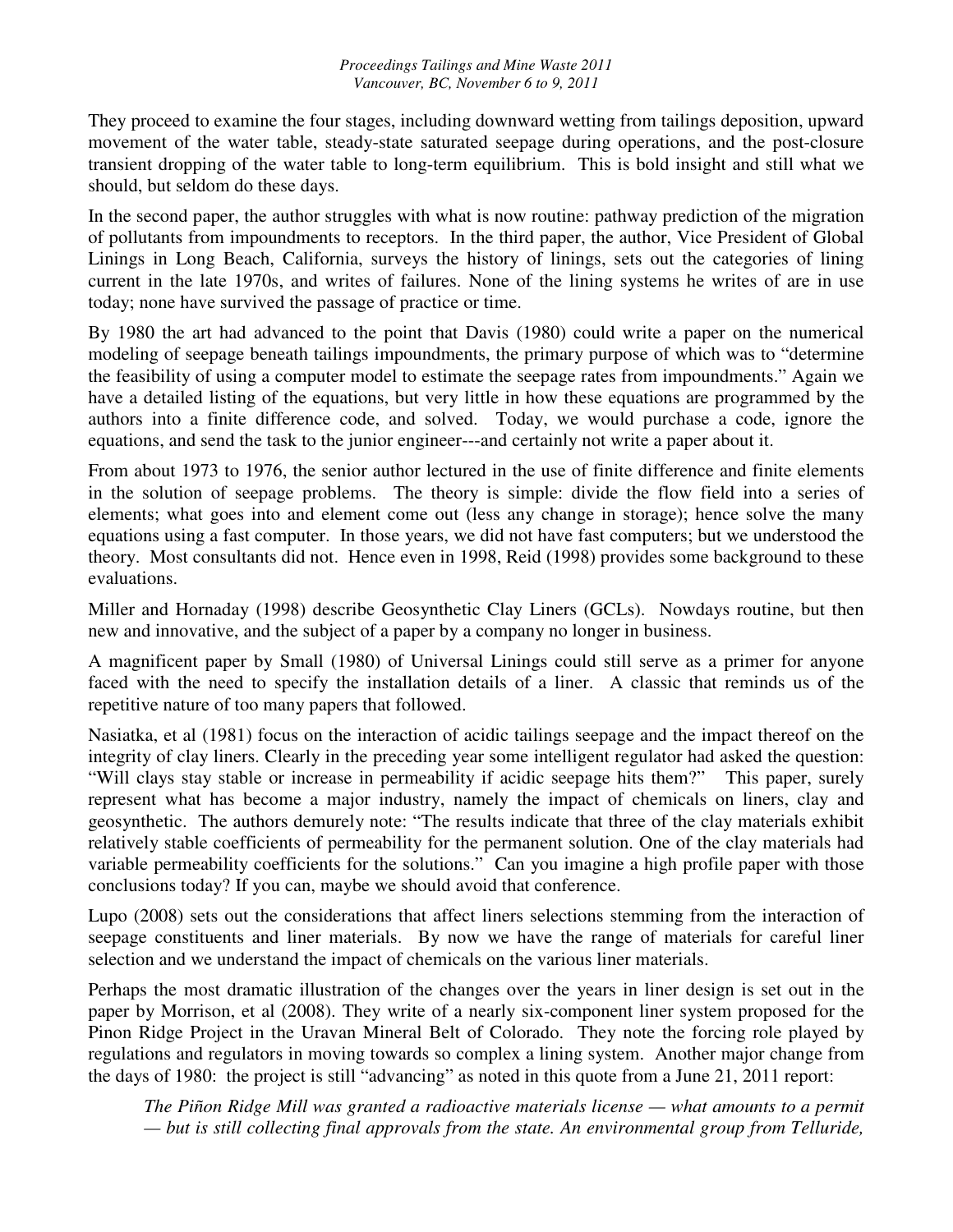*Sheep Mountain Alliance, is challenging the approval in court. Energy Fuels, meanwhile, has already made a bond payment and is looking for financing. Steele estimates that once the company collects financing it will take 10 months to build the mill, the first built in 25 years and only the second in operation in the country.* 

#### **Seepage to the Environment**

Recall the hand-held, programmable calculator? It was novel enough in 1982 for Champlin (1982) to write a paper on the use of such devices for evaluating seepage and contaminant transport. You can still feel the issues of the times in these quotes: "Consideration of such problems in detail becomes onerous and is commonly relegated to a computer in some distant office. Evaluation of such problems has led to use of both scientific programmable calculators and pocket computers because of their advanced capability, relative speed, very low power requirements, and convenience of size."

Lam and Barbour (1985) describe the use of the finite element method for mass transport by seepage. Who today would write a paper that includes a detailed description of finite element methods, including the basic equations? Yet in those days they were ahead of the pack and leading the way.

McIntosh and Van Zyl (1985) describe probabilistic approaches to unsaturated flow analysis through the use of a "very small, 8 bit, 64k computer to examine the variation in calculated seepage front advance of a wetting front from an impoundment. As expected the variations in the hydraulic conductivity of the soils dominates variation in seepage rates. Still this paper is a bold attempt to advance analysis of unsaturated seepage and probabilistic methods.

Wuolo and Nemanic (1985) provides an interesting paper in which they advocate the use of analytic element models (AEM) at the expense of finite-element methods models mainly because the former types do not require the use of a grid mesh and are therefore more suited to studies where the scale of the model needs to be expandable. However, what this study is remarkable for is that it is one of the first to specifically point out and address the potential for models to simulate and evaluate the outcome of proposed groundwater remediation and seepage control alternatives. In fact, the authors assessed the effects of existing interception systems combined with a hypothetical one based on the results of a calibrated steady-state groundwater flow model. They found that either (i) a well-field consisting of 12, ~3000 feet-wide equally spaced extraction wells pumping at 1 gal/minute or (ii) a drain/trench system represented effective mitigation options. In the end, the well-field system was selected due to excavation problems encountered during the implementation of the drain/trench system.

While it is true that discretizing a grid mesh (and setting up a numerical model in general) was a computationally over-expensive undertaking in the mid-1990's, doing so nowadays has become a relatively banal task and finite-method modeling codes such as MODFLOW and FEFLOW are now used routinely. For example, an approach to estimate the extent of acid rock drainage/seepage into surface water bodies from mine waste units was proposed by Uwiera and Reeves (2000)*.* The authors used the particle tracking package MODPATH and sub-regional water budget ZONEBUDGET- two MODFLOW packages now widely-used- to accurately determine the mass load discharged into a nearby shallow lake.

More recently, progress in numerical modeling have allowed us to simulate variably saturated groundwater flow, as exemplified in Gard, et al (2010). Using MODFLOW-SURFACT, the authors developed a variably-saturated flow and transport model to delineate the present and future geometry of a Uranium and sulphate-bearing seepage plume with the objective of establishing alternative concentration limits (ACL) and accelerating the facility closure.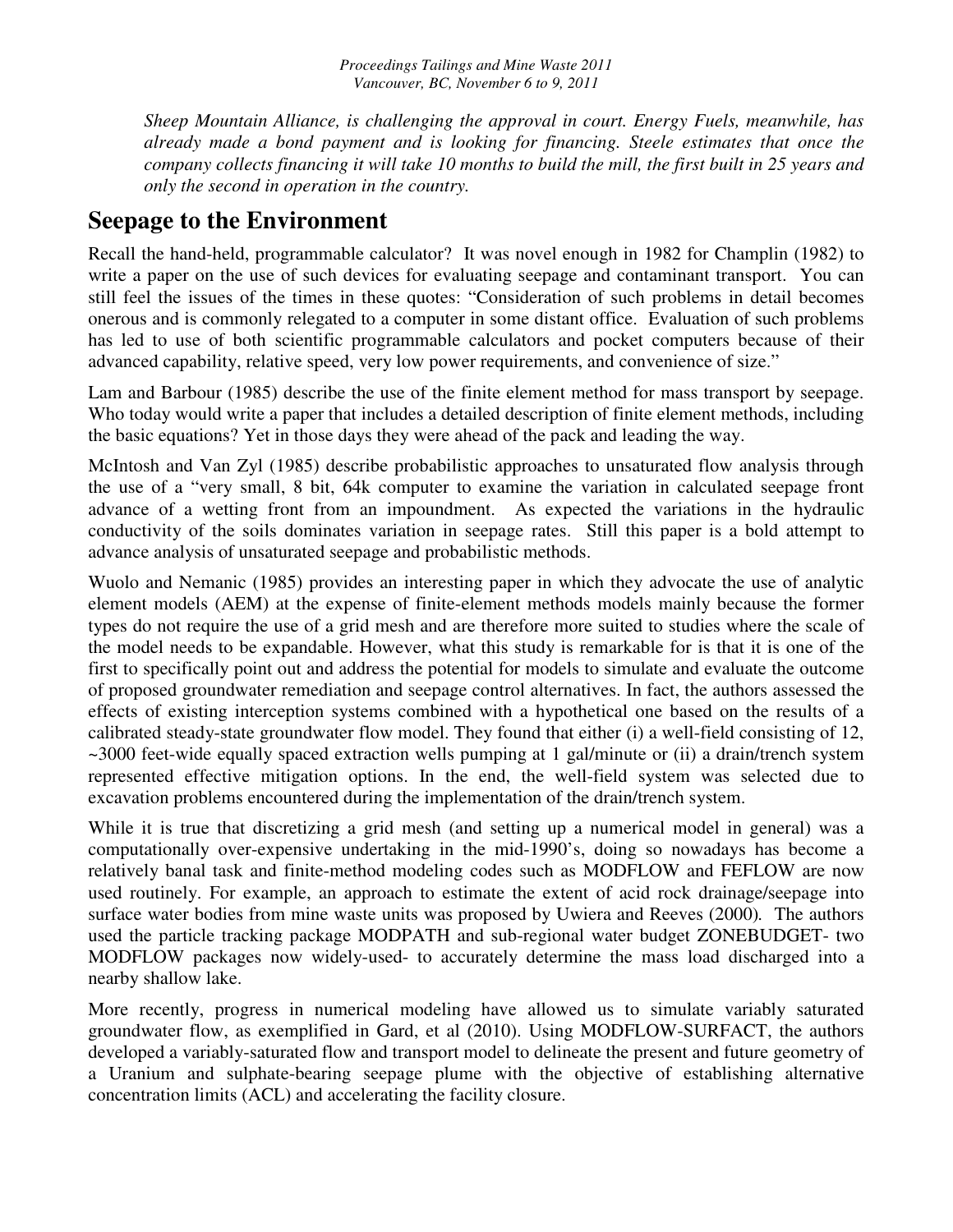#### **Groundwater Contamination**

There is a fun paper by Norman (1994) on the need to deal with groundwater contaminated by historic deposition of mine tailings and petroleum contamination during the construction of new casinos in Central City and Black Hawk, Colorado. In this case, determining the extent of the environmental contamination was not the major challenge faced by the authors. Instead, having to deal with an unusually complicated interplay of project management constraints, including amongst others: negotiating remediation/recycling procedures with official bodies, working on a historic landmark site requiring the maintenance of almost all existing buildings, and dealing with a short time schedule available to guarantee the on-time inauguration of the casino, turned out to be the major difficulties to overcome. Clearly, this paper is a very good example of how project management, and not so much the actual engineering support, is sometimes the challenging aspect of a project!

#### **System Water Balance**

These days you use GoldSim or one of the competing models to simulate the water balance of the tailings impoundment. Burgess (1980) writes of a self-written code to do the job. This is a remarkably forward-looking paper for its time, and well-worth going back to in order to check on the validity and approaches we commonly use today.

Nelson et al (2008), in essence apply the same logic to water balance as Burgess did in 1980. Except now we are concerned for Acid Rock Drainage, and a Superfund site, neither of which figured in 1980.

In 2008 with the return of the series of symposia, there is a special session called *Water management and geochemistry*. Keep in mind that by this time, there are umpteen major focussed conferences on geochemistry, acid mine drainage, mine closure, paste tailings, and more and more detailed aspects of mining and environmental science and engineering. By 2008, the focus is on computer models, planning, and making decisions in the face of uncertainty.

Trautwein (2008) captures the situation, modeling is fast and easy in a short paper:

Less than 20 years ago, it was not unusual for a computer to take hours to perform a *water balance analysis and many more to prepare the output. Now with some of the available water balance solutions being described and modern computer systems, a short-term analysis takes seconds and a long-term analysis (with a long climatological record) takes a couple of minutes. It is now practical to use water balance models for daily forecasting*.

The current power and use of models in decision making is best illustrated by the words of Eary, et al (2008):

> *The hydrogeochemical model discussed in this paper is a simple representation of water and chemical balances for a pit lake in which many hydrochemical processes are lumped together. This simple structure is consistent with the purpose of the model, which is to provide a tool for rapidly investigating the relative merits, effort required, and costs of different alternatives for improving water quality in the pit lake after mine closure.*

Whitman, et al (2009) present the results of years of work to establish that current seepage from the site is far better than background. The tragedy is that the golf courses and large estates downstream do not like contaminated water from an old mine to enter their property, regardless of what water quality was a thousand or even a hundred years ago. Hence the solution at this mine: dilution of excess waters in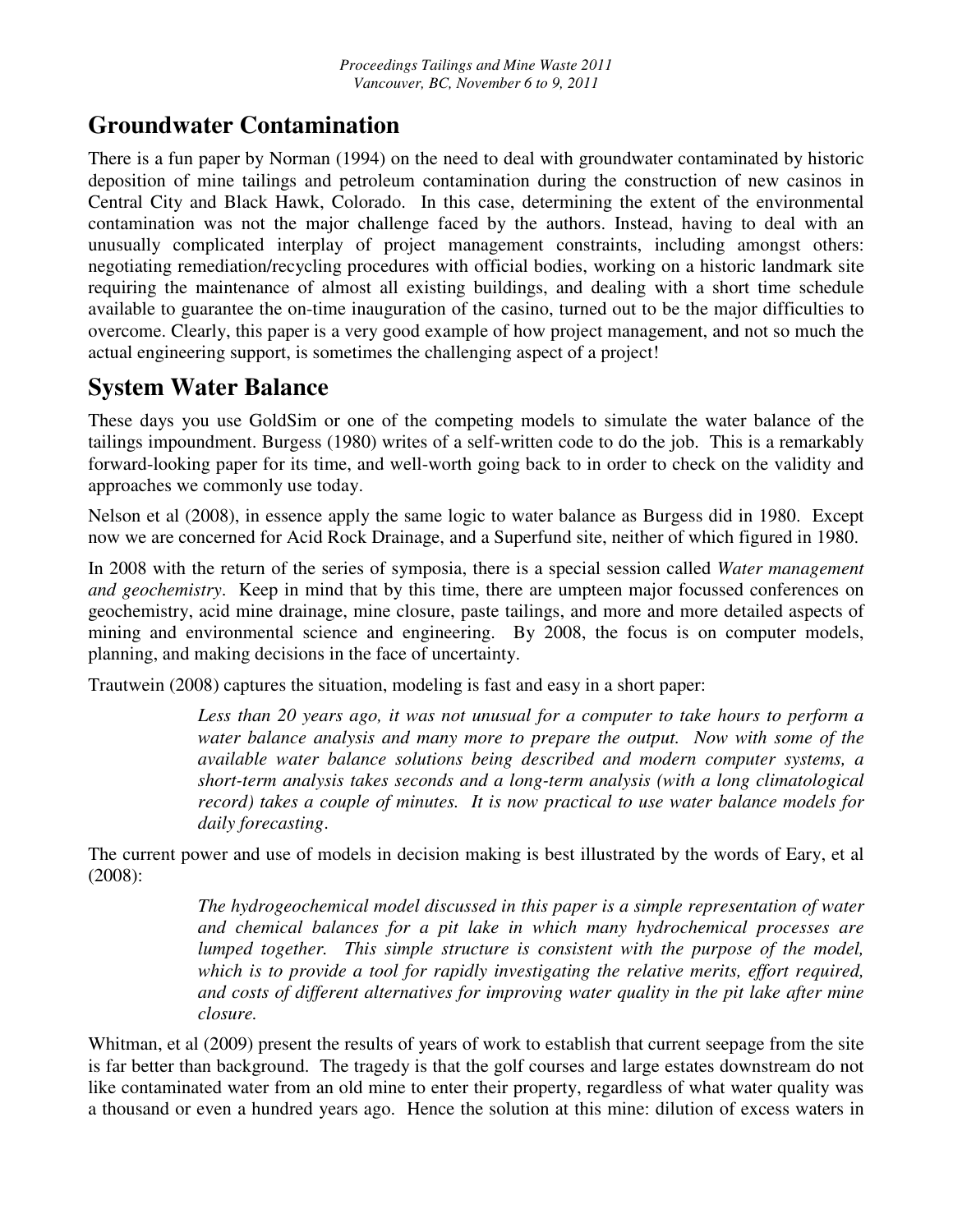the runoff from high rainfall events. Maybe it is time all the industry and all the regulators recognized this as a practical solution to the reality of water balance management.

# **Closure**

We have not sought in this paper to write the history of the development of the many technologies that we have touched on here. It will take the hard work of others to write papers on the history of the development of the many technologies that make up the topics of seepage and tailings. We hope only that this paper serves to stimulate those who can, to write these histories. For we believe that we lose much by not being aware of previous efforts, by not being familiar with the old literature, and by trying to reinvent the solutions to problems we face.

# **References**

Amorim, N.R., Azevedo, R.F., Ferreira, O.R. Ribeiro, A.G.C., Azevedo, I.D. 2008. Field performance of cover systems. *Tailings and Mine Waste: Proceedings of the Twelth International Conference, Vail, CO. Colorado State University, October 18-23, 2008.* 199-206.

Burgess, P.J. 1980. The design and simulation of a no-release water management system in a tropical monsoon climate. *Uranium Mill Tailings Management: Proceedings of the Third Symposium, Fort Collins, CO. Colorado State University, November 24-25, 1980*. 179-198.

Champlin, Jerry B.F. 1982. Use of scientific calculators and pocket computers for evaluation of seepage and contaminant transport. *Uranium Mill Tailings Management: Proceedings of the Fifth Symposium, Fort Collins, CO. Colorado State University, December 9-10, 1982*. 443-462.

Davis, L.A. 1980. A computer model for seepage and groundwater response beneath tailings impoundments. *Uranium Mill Tailings Management: Proceedings of the Third Symposium, Fort Collins, CO. Colorado State University, November 24-25, 1980*. 197-218.

Dobchuck, B.S., O'Kane, M.A., Shumiak, R.E., Newman, G.P., Barbour, S.L. 2009. Modelling techniques for evaluating net percolation through soil covers for solid and hazardous waste – a comparative case study. *Tailings and Mine Waste: Proceedings of the Thirteenth International Conference, Banff, Alberta. Univeristy of Alberta, November 1-4, 2009. 639-650.* 

Eary, L.E., Jakubowski, R., Eshleman, J. and Watson, A. 2008. Applying numerical hydrogeochemical modesl as decision support tools for mine closure planning. *Tailings and Mine Waste: Proceedings of the Twelth International Conference, Vail, CO. Colorado State University, October 18-23, 2008.* 221-232.

Gard, M., Warner, J., Cope, L. and Raabe, K. 2010. Groundwater modelling at the Panna Maria uranium facility in support of an ACL application. *Tailings and Mine Waste: Proceedings of the Fourteenth International Conference, Vail, CO. Colorado State University, October 17-20, 2010.* 143-156.

Johnson, J.E. 1978. Pathways of radionuclides released from tailings piles. *Uranium Mill Tailings Management: Proceedings of a Symposium, Fort Collins, CO Colorado State University, November 20-21, 1978. Volume 2*. 51-58.

Kays, W.B. 1978. Lining systems for seepage control in uranium mill tailings holding ponds. *Uranium Mill Tailings Management: Proceedings of a Symposium, Fort Collins, CO. Colorado State University, November 20-21, 1978. Volume 2*. 59-66.

Kowalewski, P.E. 1999. Comparative reclamation soil cover modelling in an arid environment. *Tailings and Mine Waste: Proceedings of the Sixth International Conference, Fort Collins, CO. Colorado State University, January 24-27, 1999.* 427-436.

Kowalewski, P.E., Dorey, R., Wilson, G.W. and Duckett, R. 1998. Tailings impoundment reclamation soil cover design at the Ridgeway Mine. *Tailings and Mine Waste: Proceedings of the Fifth International Conference, Fort Collins, CO. Colorado State University, January 26-28, 1998.* 369-378.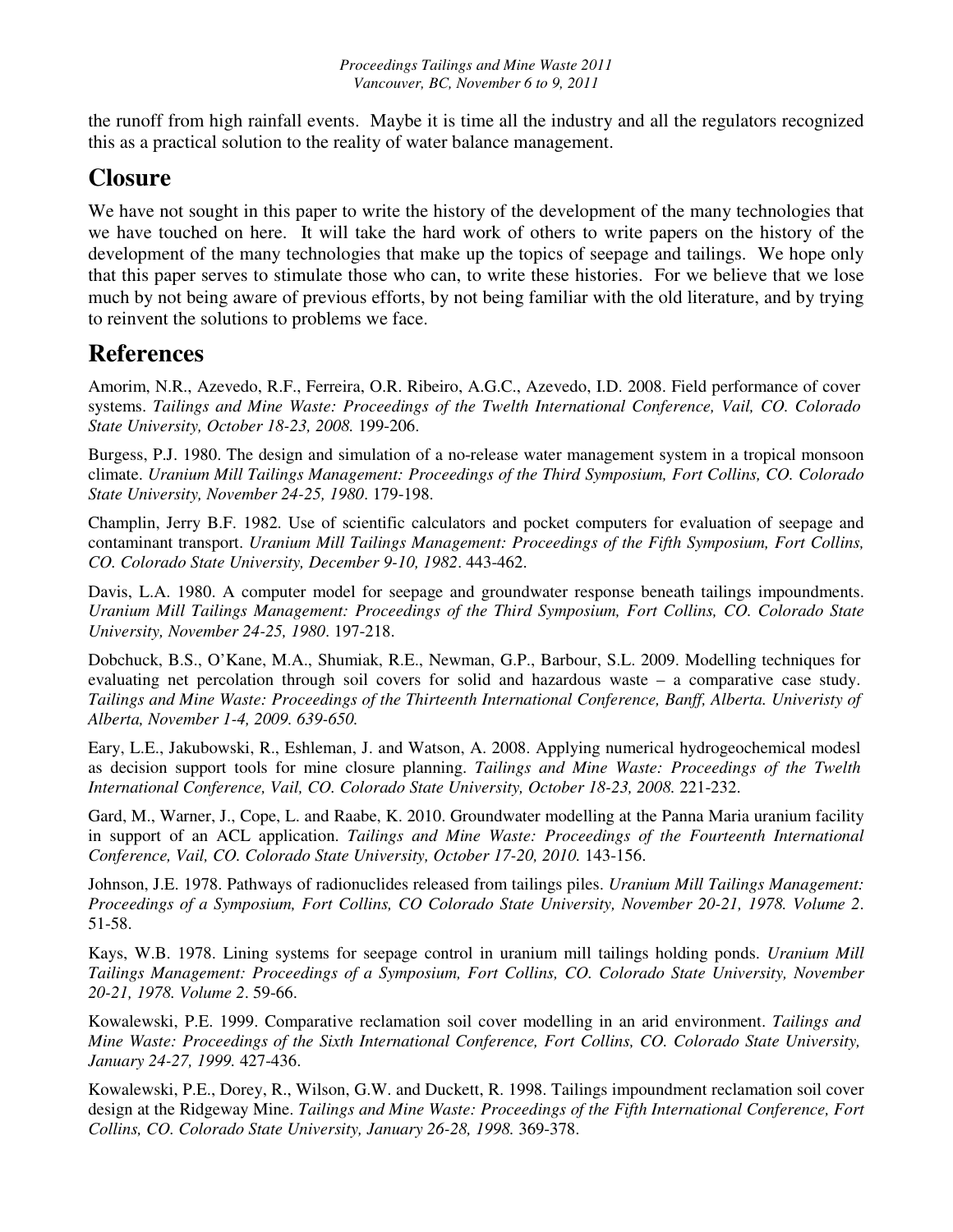Lam, L. and Barbour, S.L. 1985. Saturated-unsaturated mass transport modelling by finite element method. *Management of Uranium Mill Tailings, Low-level waste and Hazardous Waste: Proceedings of the Seventh Symposium, Fort Collins, CO. Colorado State University, February 6-8, 198.* 431-440.

Larson, M.B., Stephens, D.B. 1985. A comparison of methods to characterize unsaturated hydraulic properties of mill tailings. *Management of Uranium Mill Tailings, Low-level waste and Hazardous Waste: Proceedings of the Seventh Symposium, Fort Collins, CO. Colorado State University, February 6-8, 198.* 335-346.

Lupo, J.F. 2008. Liner system design for tailings impoundments and heap leach pads. *Tailings and Mine Waste: Proceedings of the Twelth International Conference, Vail, CO. Colorado State University, October 18-23, 2008.* 177-188.

McWhorter, D.B., Nelson, J.D. 1978. Drainage of earthen lined tailings impoundments. *Uranium Mill Tailings Management: Proceedings of a Symposium, Fort Collins, CO. Colorado State University, November 20-21, 1978. Volume 2*. 31-50.

Morrison, K., Elliott, J., Johnson, J., and Monok, B. 2008. Uranium tailings facility design and permitting in the modern regulatory environment. *Tailings and Mine Waste: Proceedings of the Twelth International Conference, Vail, CO. Colorado State University, October 18-23, 2008.* 305-314.

McIntosh, B.J. and van Zyl, D. 1985. Probabilistic approach to unsaturated seepage analysis. *Management of Uranium Mill Tailings, Low-level waste and Hazardous Waste: Proceedings of the Seventh Symposium, Fort Collins, CO. Colorado State University, February 6-8, 198.* 441-450.

Miller, B. and Hornaday, C. 1998. Geosynthetic clay liners for the mining industry. T*ailings and Mine Waste: Proceedings of the Fifth International Conference, Fort Collins, CO. Colorado State University, January 26-28, 1998.* 361-368.

Nasiatka, D. M., Shepherd, T.A. and Nelson, J.D. 1981. Clay permeability in low pH environments. *Symposium on Uranium Mill Tailings Management, Fort Collins, CO. Colorado State University, October 26-27, 1981.* 627-645

Nelson, M., Fundingsland, S., Hazen, G., Hight, P., Ketellapper, V. 2008. Stochastic prediction of mine site water balance, Gilt Edge Mine Superfund Site, Lawrence County, South Dakota. *Tailings and Mine Waste: Proceedings of the Twelth International Conference, Vail, CO. Colorado State University, October 18-23, 2008.* 253-264.

Norman, T.S. 1994. Soil and groundwater cleanup takes the gamble out of casino. *Tailings and Mine Waste: Proceedings of the First International Conference, Fort Collins, CO. Colorado State University, January 19-21, 1994.* 79-88.

Pakalnis, R., Chedsey, G. Robertson, A.M., Follin, S. 1985. Vacuum horizontal drainage for depressurization of uranium tailings. *Management of Uranium Mill Tailings, Low-level waste and Hazardous Waste: Proceedings of the Seventh Symposium, Fort Collins, CO. Colorado State University, February 6-8, 198.* 549-558.

Peterson, S.R. and Krupka, K.M. 1981. Contact of clay liner materials with acidic tailings solution Part 2. *Uranium Mill Tailings Management: Proceedings of the Fourth Symposium, Fort Collins, CO. Colorado State University, October 26-27, 1981*. 609-626.

Reid, E.I. 1998. Some key equations of ground water modelling simply explained. T*ailings and Mine Waste: Proceedings of the Fifth International Conference, Fort Collins, CO. Colorado State University, January 26-28, 1998.* 481-490.

Small, D.M. 1980. Establishing installation and material selection parameters for liner placement systems. *Uranium Mill Tailings Management: Proceedings of the Third Symposium, Fort Collins, CO Colorado State University, November 24-25, 1980*. 251-298.